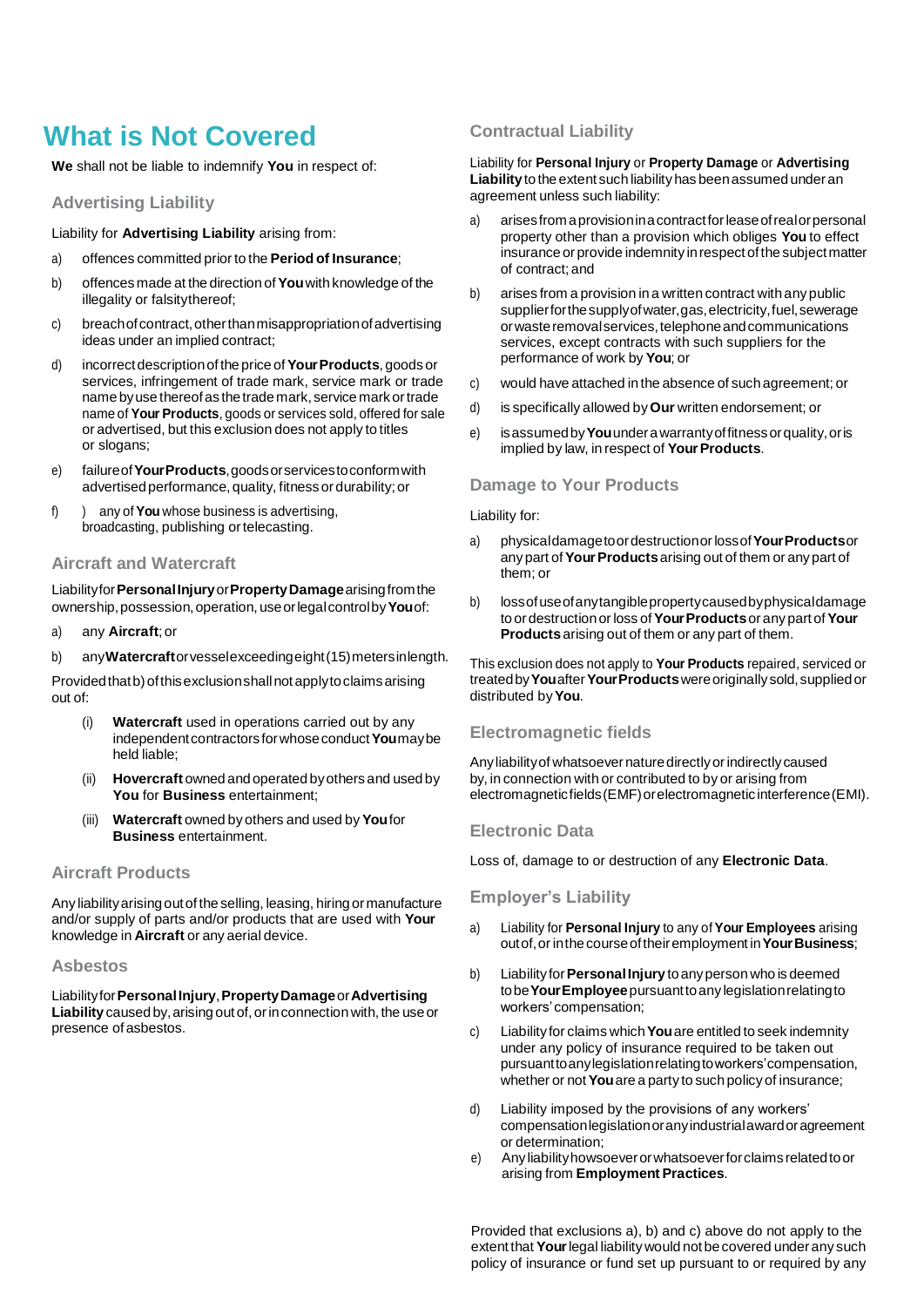legislationrelatingtoworkers'compensationhad**You**compliedwith **Your** obligations pursuant to such law.

# **Faulty Workmanship**

Any liability for the cost of performing, completing, correcting or improving any work done or to be undertaken by **You**.

# **Fines and Punitive Damages**

Liability for fines, penalties, liquidated damages, punitive damages, exemplary damages, or aggravated damages.

## **Internet Operations**

- a) Anyliability, loss, damage or destruction arising, directly or indirectly, out of or in any way connected with **Your Internet Operations**.
- b) Part a) above doesnotapplyto**PersonalInjury** or**Property Damage** arising out of anymaterialwhich isalready inprint in support of **Your Products**, including but not limited to product use and safety instructions or warnings, and which is also published by**You** via **YourInternet Operations**.
- c) Notwithstanding b) above, **We**shall not be liable to indemnify **You**inrespectof**PersonalInjury**or**PropertyDamage**arising out of any other advice or information published by**You**, via **Your Internet Operations**, that is used for the purpose of attracting customers.

#### Forthepurposeofthisexclusion,**Your "Internet Operations** "means:

- (i) use of electronic mail systems by **Your** employees, including part time and temporary staff and others within **Your Business**;
- (ii) access through**Your** network tothe world wide web or a public internet site by **Your** employees including parttime and temporary staff and others within **Your Business**;
- (iii) access to **Your** intranet (meaning internal company information and computer resources) which is made available throughthe world wide web for**Your** customers or others outside **Your Business**; and
- (iv) the operation and maintenance of **Your** web-site.

# **Libel and Slander**

Liability arising out of the publication or utterance of a libel or slander:

- a) made prior to the **Period of Insurance**; or
- b) made at**Your** direction with the knowledge of the falsity thereof; or
- c) related to advertising, publishing or printing, broadcasting or telecasting activities conducted byor on behalf of **You**.

## **Loss of Use**

The loss of use of property which has not been physically damaged or destroyed flowingfrom:

- a) a delay in or lack of performance by or on **Your** behalf of any contract; or
- b) the failure of any products to meet the level of performance, quality,fitnessordurabilityexpresslyorimpliedlywarranted orrepresentedby**You**.However, thisdoesnotapplyto loss of use of other tangible property resulting from the sudden, unexpected and unintended physical injurytoordestruction of**YourProducts**aftersuch**Products**havebeenputtouseby any person or organisation other than **You**.

# **Motor Vehicles**

Liabilityfor**PersonalInjury** or**PropertyDamage**arisingoutof the ownership, possession, or use by**You**of any**Vehicle**:

- a) which is registered or which is required under any legislation to be registered; or
- b) in respect of which compulsory liability insurance or statutory indemnity is required by virtue of any legislation (whether or not that insurance is affected).

Exclusions a) and b) above do not apply to claims:

- c) for **Personal Injury** where:
	- (i) that compulsory liability insurance or statutory indemnity does not provide indemnity; and
	- (ii) the reason or reasons why that compulsory liability insurance or statutory indemnity does not provide indemnity do not involve a breach by**You**of legislation relating to**Vehicles**;
- d) arising out of and during the loading or unloading of goods to or from any**Vehicle**;
- e) causedbyorarisingfrom theoperationor useof any**Vehicle**  which is designed primarily for lifting, lowering, loading, unloading, while beingoperated or usedby**You**or on **Your**  behalf within the confines of **Your** premises;
- f) ) caused by or arising out of the use of:
	- (i) any**Vehicle** whilst being used as a tool; or
	- (ii) plant forming part ofany**Vehicle** being used asatool within the confines of **Your** premises or at any **Worksite**; or
- g) for**PropertyDamage** arising out ofthemovement by**You**  orbyany**Employee(s)**of**Yours**ofany**Vehicle**ortrailernot belonging to**You**whichis interfering withaccess to orfrom **Your**premisesoranysitewhere**You**arecarryingoutwork.
- h) for **Property Damage** caused by or arising out of the movementofany**Vehicle**(whichisrequiredtobeconditionally registered in accordance with the law of any State or Territory inAustralia)inthe event of**Your**inadvertent and unintentional failure to effect conditional registration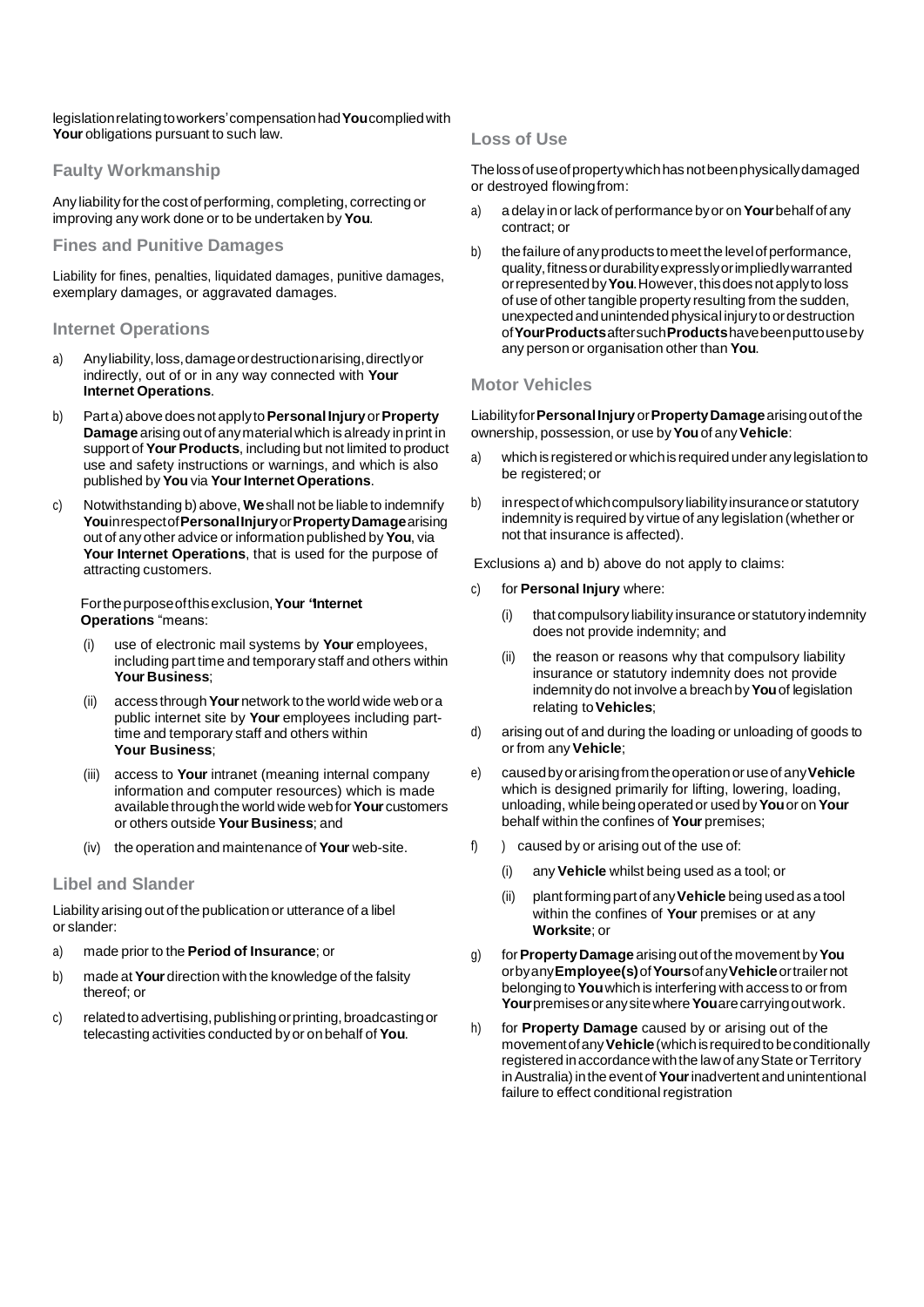## **North American Jurisdiction**

- a) LegalproceedingsbroughtwithintheUnitedStatesofAmerica and/or Canada or any of their territories or protectorates;
- b) The enforcement of any judgment or award obtained within or determined pursuant to the laws of the United States of America and/or Canada or any of their territories or protectorates; or
- c) Legalproceedings inwhichthelawsoftheUnitedStates ofAmerica and/or Canada or anyof theirterritories or protectorates are applicable even if only in a limited respect.

Thisexclusiondoesnotapplytoclaimsresultingfromtheacts,errors or omissions of anemployee of the**NamedInsured** who normally resides inAustraliawhilesuchemployeeistemporarilytravellingon behalf of the **Named Insured** outside Australia.

#### **Nuclear**

Liabilityfor**PersonalInjury**or**PropertyDamage**ofwhatsoever nature directlyor indirectlycaused or contributed tobyor arising from ionising radiation, or contamination by radioactivity from nuclearfuel orfrom anynuclear waste.Forthe purposeofthis exclusion combustion shall include any self-sustaining process of nuclear fission.

Thisexclusionshallnotapplyto liabilityarisingfromradio-isotopes, radium orradium compoundswhenusedexclusivelyawayfrom the placewheretheyaremadeorproducedandwhenusedexclusively incidental to ordinary industrial, educational, medical or research pursuits.

#### **Pollution**

- a) Liability for **Personal Injury**, **Property Damage** or **Advertising Liability** caused by or arising directly or indirectly out of the actual, alleged or threatened discharge, dispersal, release or escape of smoke, vapours, soot, fumes, acids, alkalis, toxic chemicals, liquids or gases, waste materials or other irritants, contaminants or pollutants intoor uponanyproperty, land, the atmosphere or any watercourse or body of water (including groundwater) but this exclusion does not apply if the actual discharge, dispersal, release or escape:
	- (i) is neitherreasonablyexpected nor intendedby**You**;and
	- (ii) is the consequence of a sudden and instantaneous cause which takes place at a clearly identifiable point intime during the **Period of Insurance**.
- b) Liability for any costs or expenses incurred in the preventing, removing, nullifying, or cleaning up any discharge, dispersal, releaseorescapeasdescribedina)above,unlesssuchcosts or expenses are consequent upon an unexpected, unintended sudden and instantaneous cause which takes place at a clearly identifiable point intime during the**Periodof Insurance** and results in **Personal Injury**, **Property Damage** or **Advertising Liability** and is not otherwise excluded by this **Policy**; or Provided that **Our** total aggregate liability during any one **PeriodofInsurance** inrespectofallclaimsarisingoutofsuch **Personal Injury**, **Property Damage** or **Advertising Liability** or such costs or expenses shall not exceed the **Policy Limit** stated in the**Schedule**.

## **Product Recall**

Liabilityfordamagesclaimedforthe withdrawal, inspection, repair, replacement or loss of use of **Your Products**.

## **Professional Errors and Omissions Liability**

Liability for the rendering of orfailure to render professional advice orservice by**You**or error or omissionconnected therewith, but this exclusion does not apply to:

- a) the rendering or failure to render professional medical advice by**MedicalPersons**employedby**You**toprovidefirstaidand other medical services on **Your** premises; or
- b) **Your** liability in respect of **Personal Injury** or **Property Damage**resultingfrom theprovisionofprofessionaladvice orservices,oranyerrororomissioninconnectionwith**Your Products** which is not given for a fee.

## **Property in Physical or Legal Control**

Liability arising out of or in any way connected with **Property Damage** to property which **You**own, lease, hire, is loaned or rented to**You**,or isotherwise in **Your**physicalor legal controlotherthan:

- a) premisesorpartofanypremises(includingthecontents ofsuchpremises),leasedorrentedto**You**,ortemporarily occupied by**You**forthe purpose ofthe**Business**.This exclusionfor"PropertyinPhysicalorLegalControl"does not extend to any liabilitywhere **You**have assumed the responsibility to effect or maintain insurance with respect to any premises referred to In this clause;
- b) premisestemporarilyoccupiedby**You**(includingthecontents of such premises), for the purpose of carrying out work in connectionwiththe**Business**.This exclusionfor"Property in Physical or Legal Control"does not extend to liability for physicaldamagetoordestructionofanypremisesorcontents onwhich**You**wereor areworking, if suchphysicaldamageor destruction arises from such work;
- c) anyother propertytemporarily in**Your**possessionforthe purposeofbeingworkedupon.Thisexclusionfor"Property inPhysicalor LegalControl"does not extend to liabilityfor physical damage to or destruction of that part of anyproperty onwhich**You**wereor areworking, ifsuchphysicaldamageor destruction arises from such work;
- d) any **Vehicle** (including its contents, spare parts and accessories while they are in or ona**Vehicle**), not belonging to or used by **You**whilesuch**Vehicle** is inacar park ownedor operatedby **You**, provided that **You** do not operate the car park for reward as a principal part of the **Business**;
- e) **Property Damage** to any **Vehicle** temporarily In **Your**  possessionfor the purpose of parking orremoving from a carparksucha**Vehicle**anyotherproperty(exceptproperty owned by**You**),temporarilyin**Your**physicalorlegalcare, custody or control subject toamaximum of \$500,000, or other higher amount stated in the **Schedule**, for anyone **Occurrence**  and in the aggregate during any one **Period of Insurance**